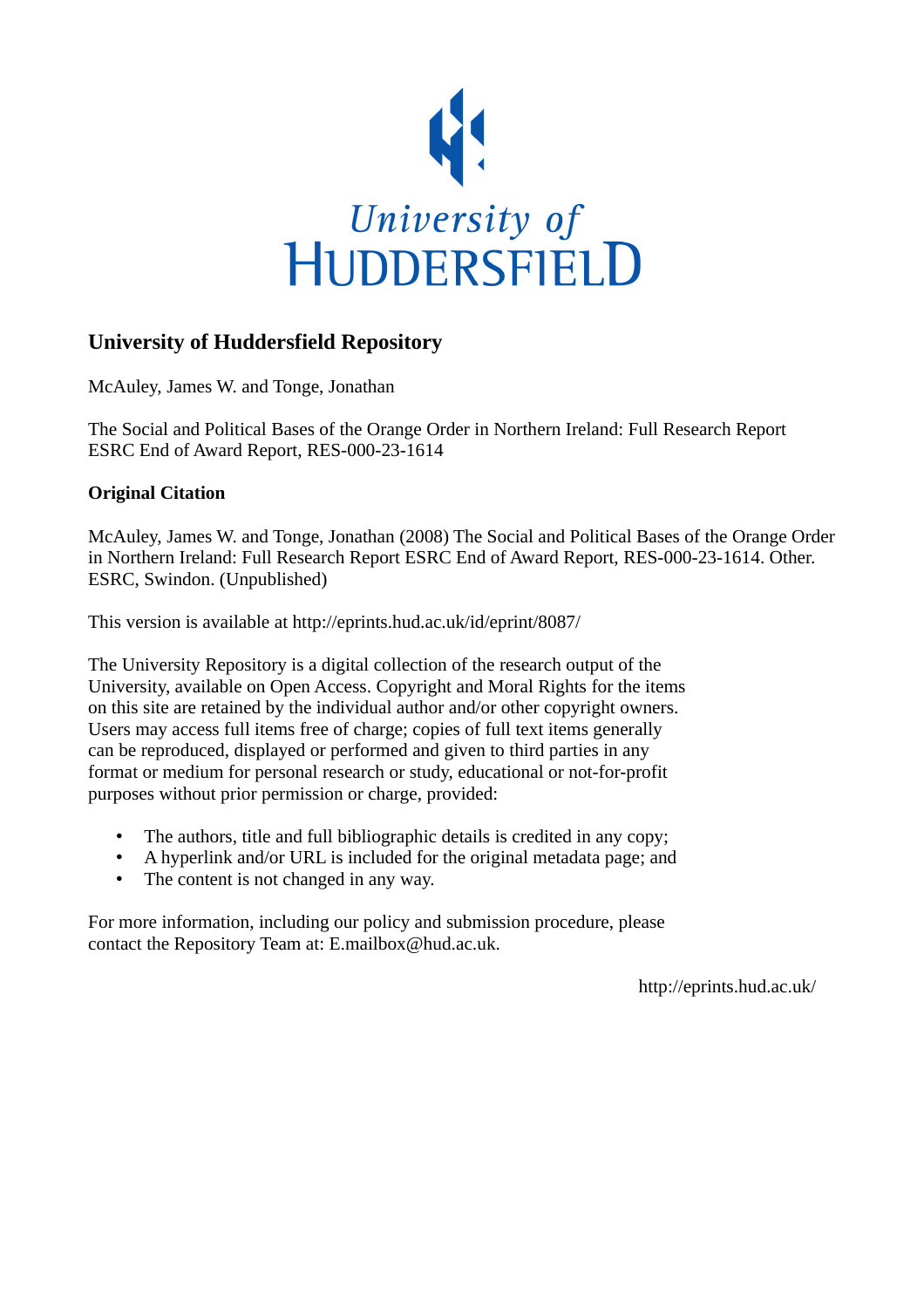#### **ESRC: End of Award Report - RES 000-23-1614**

#### **The Social and Political Bases of the Orange Order in Northern Ireland**

#### **Professsor James W. McAuley & Professor Jon Tonge**

#### **Background**

Although still one of the largest organisations in civil society in Northern Ireland, the Orange Order has only recently been the focus of serious academic study. Kaufmann (2007) and Patterson and Kaufmann (2007) enjoyed unprecedented access to Orange Order archives and Ulster Unionist Council papers to produce illuminating studies of the evolution of the Order, Orange geographic density and relations with the Ulster Unionist Party. Their findings refute perceptions of a homogeneous, united Orange-Unionist movement, instead offering a more nuanced and convincing picture of, firstly, intra-Orange divisions between urban, left-leaning working-class Orangemen and conservative rural brethren suspicious of Catholic encroachment and secondly, a sometimes fractious relationship between the Orange Order and the Ulster Unionist Party (UUP). Nonetheless, an overarching sense of cross-class Protestant-Orange-British-Unionist unity usually inhibited serious fragmentation.

The Northern Ireland peace process and the 1998 Belfast Agreement brought to the fore internal unionist divisions. Although the UUP supported the deal, it was soon evident that this backing was not shared by many Protestants. Most Orange Order members opposed the Agreement and the anti-Agreement Democratic Unionist Party (DUP) increased its support. Long bereft of political influence, strongly opposed to the Agreement and fearful of a dilution of their Orange-British culture (a concern exacerbated by restrictions upon some contentious Orange parades) the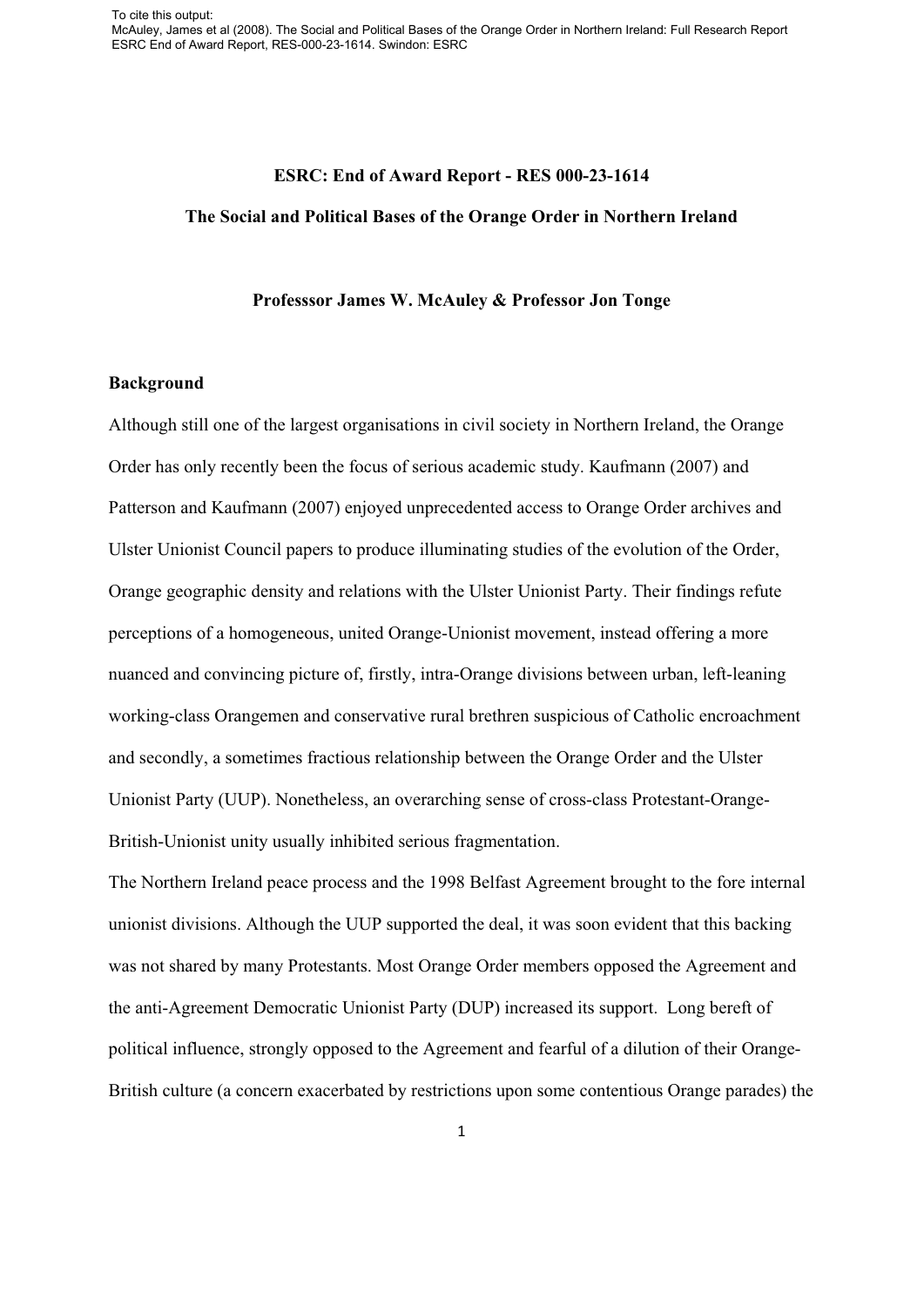Orange Order finally severed its contentious, century-old formal alliance with the UUP in 2005, many of its members within the UUP having opposed that party's leadership and many of those outside the party supporting the DUP.

To properly assess these developments, it was necessary to explore the demographic basis (was there, for example, a social class or age basis to the allegiance shift?) and political outlook (is there a clear 'Orange' view on political issues?) of the Orange Order membership. Hitherto, no systematic study of Orange Order members had been conducted. This research aimed to fill that void by completing a detailed quantitative survey of the characteristics and attitudes of Orange Order members, allied to in-depth qualitative interviews. Seemingly politically isolated, afflicted by secularism, culturally defensive and socially increasingly confined to the lower social classes, what *are* the contemporary characteristics of a member of the Orange Order; what shapes continuing loyalty to Orangeism and what does this entail?

## **Objectives**

The project had five original objectives, to which was added a sixth, on leavers of the Orange Order, at the request of the project referees. The objectives were:

- *(i) To establish the views of members of the Orange Order on a range of political and religious issues.*
- *(ii) To ascertain the motivations and values underpinning these political and religious positions.*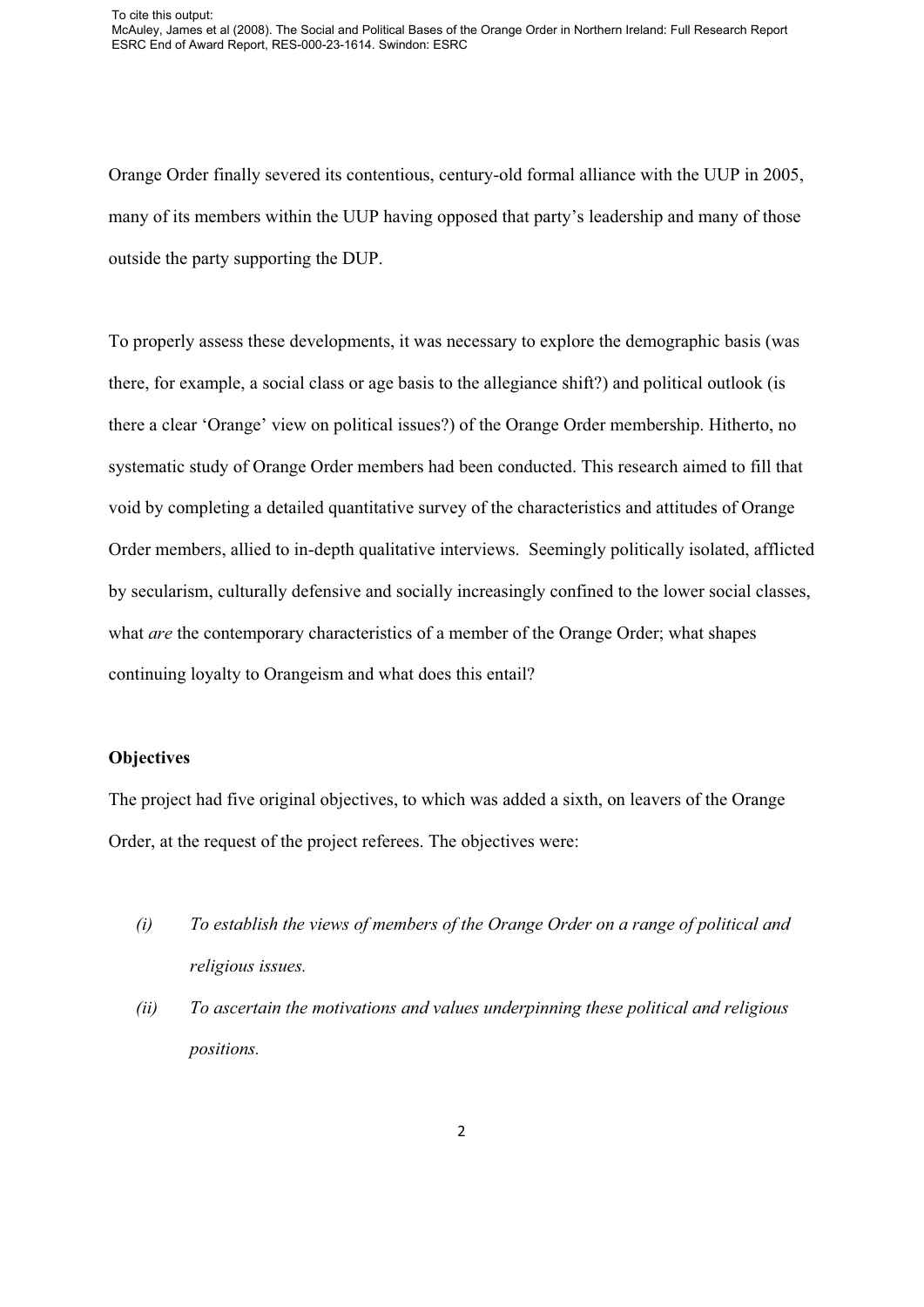- *(iii) To examine the extent to which the Orange Order membership has realigned from its historical connection to the Ulster Unionist Party (UUP) (a link formally abolished in 2005) towards support for the Democratic Unionist Party (DUP).*
- *(iv) To assess the political motivations and demographic basis of the shift in political allegiance to the DUP.*
- *(v) To explore the degree to which the Orange Order contributes towards the maintenance of a conservative Protestant-British political, religious and cultural outlook.*
- *(vi) To ascertain why members of the Orange Order choose to leave the organisation.*

## **Methods**

The overarching aim of the research project was to provide the first ever dataset on Orange Order members in Northern Ireland, detailing their social composition and political attitudes. The project deployed quantitative research, primarily involving a questionnaire survey (101 questions) of Orange Order members from 90 private lodges across Northern Ireland, weighted according to district geographical strength, eliciting nearly 1,400 replies and permitting the construction of an ESRC dataset (SPSS) of responses. The project also used qualitative research, which, following a review of the existing literature on the Orange Order in Northern Ireland, involved 129 semi-structured interviews with existing members of the Orange Order, at all levels of the organisation, plus six focus group discussions, each of 8-12 members, and 40 semistructured interviews with individuals who have left the Orange Order since 1998. Questionnaires were mailed to randomly selected members of private lodges using membership lists. Lodge leavers were identified through discussions with lodge secretaries.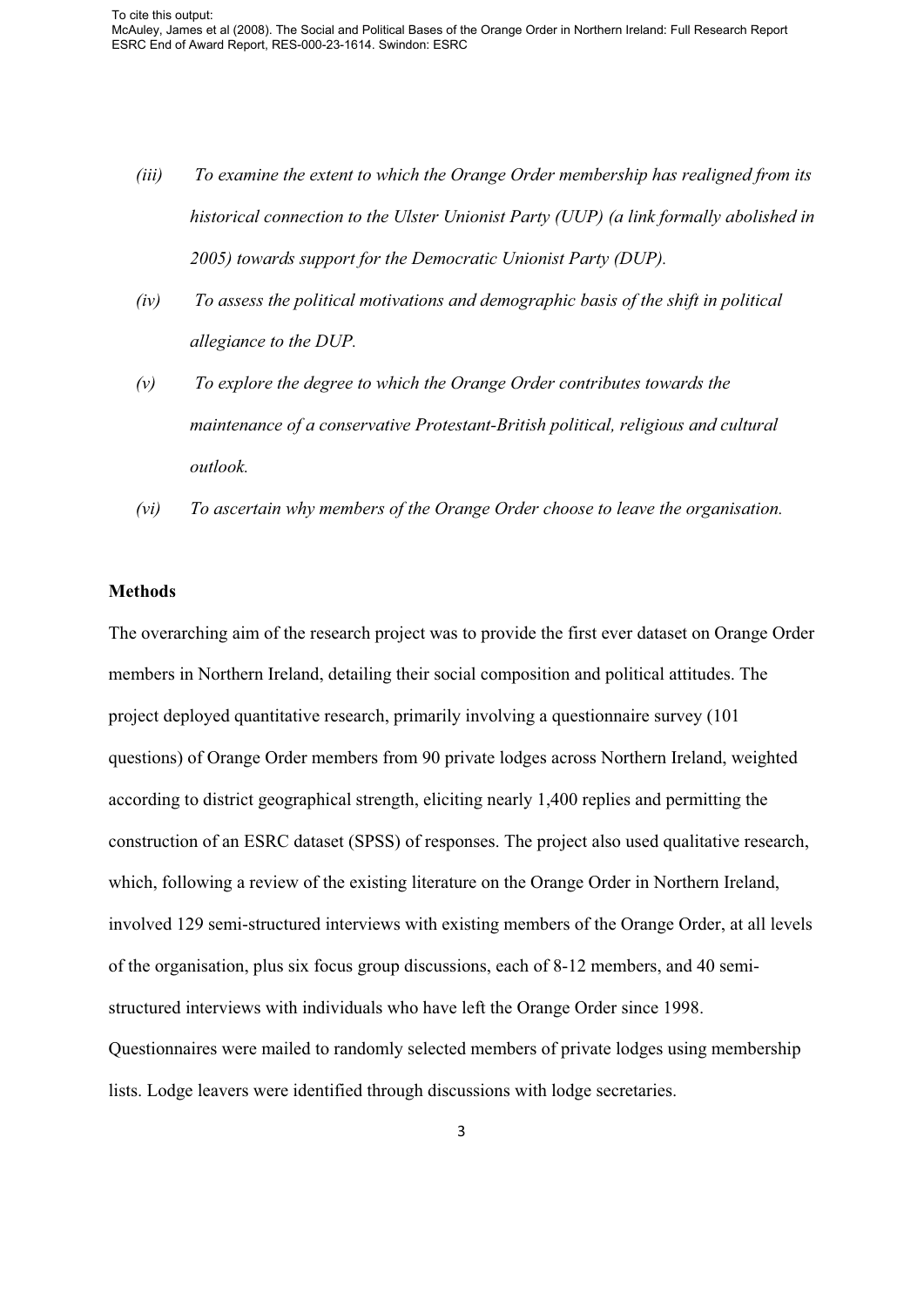There was an issue in respect of the size of the Orange Order membership, which impacted upon the number of questionnaires. The Orange Order's claimed membership, on which the original bid was based, totalled 70,000. Upon working on the project with the Orange Order leadership, it became apparent that the Order' true membership figure was substantially lower, at 40,000. Moreover, this 40,000 was based upon a total of 850 'live' lodges, rather than the previously claimed 1,400. Given this, we reduced the number of surveyed lodges to 90 (amounting, ratiowise, to more than the 1 in 10 lodges we originally anticipated surveying), rather than 140, and sent out 4,000 questionnaires, plus reminders, receiving a response rate of 35 per cent (1376 replies).

Aggregate responses were very similar to the pilot survey findings from 302 shorter questionnaires, strengthening belief in the robustness of our sample. Costs were increased by the Orange Order's desire to include several questions of their own, adding to the length of the questionnaire and postage costs. However, the Order's questions were very useful in terms of the research, as they concentrated upon the rebranding of Orange 'Boyne' commemorations on the 'Twelfth' as 'Orangefest', raising political, religious, social and cultural issues. Given the 'reduced' Orange membership, we increased the qualitative dimension of the research, adding six 'focus group' general discussions with up to a dozen Orange Order members present on each occasion and adding an extra 40 interviews with former Orange Order members, who have left the Order since the Belfast Agreement in April 1998.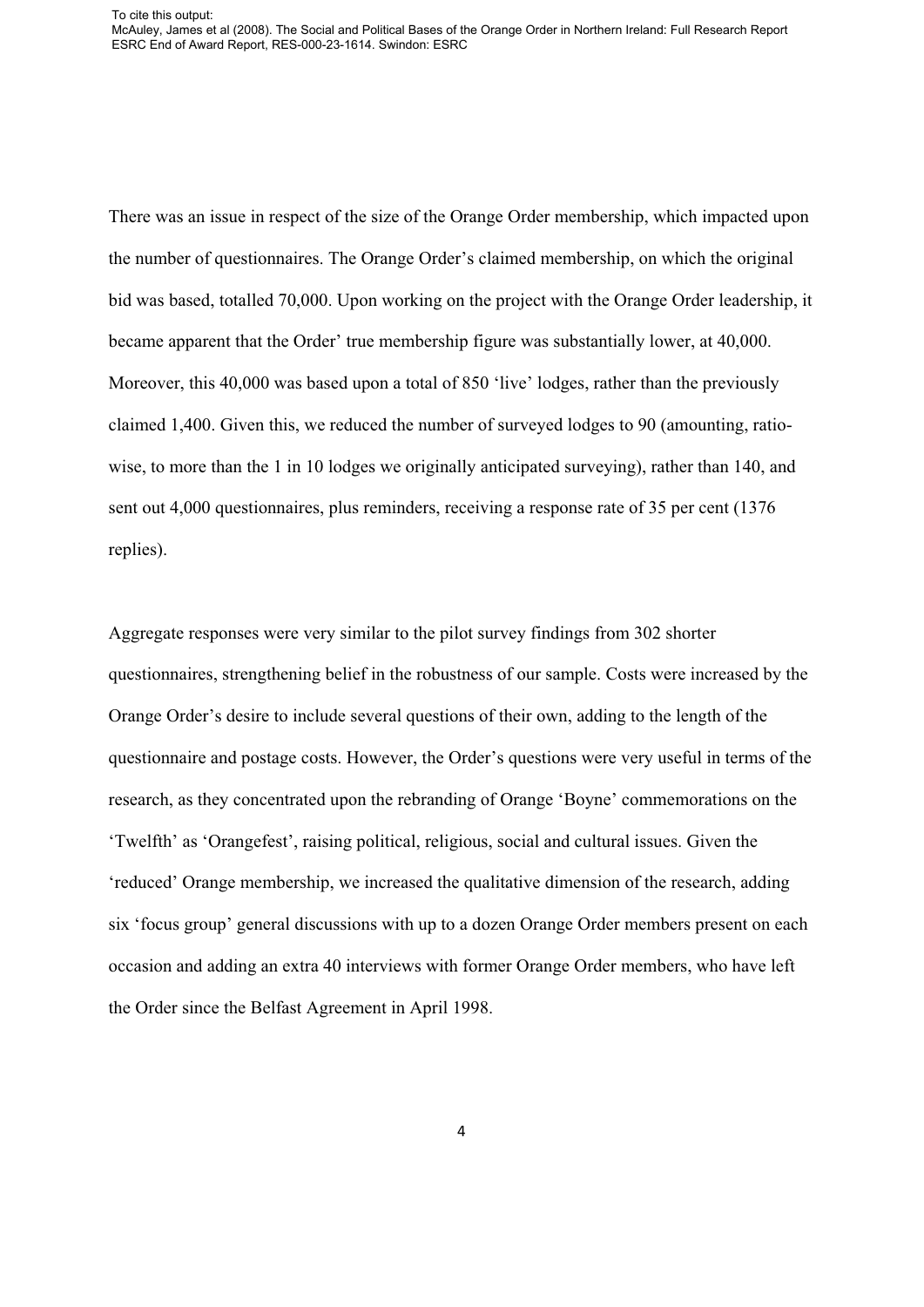To cite this output: McAuley, James et al (2008). The Social and Political Bases of the Orange Order in Northern Ireland: Full Research Report ESRC End of Award Report, RES-000-23-1614. Swindon: ESRC

### **Results**

Full data results are available via the dataset lodged with the ESRC at the same time as submission of this report. What follows is a summary of key findings:

#### *Who are the Orange Order members?*

A key point of the survey was to provide reliable information on who are Orange Order members, to replace the description and speculation that surrounds the composition of the institution. Our profiling revealed that the Order is genuinely cross-denominational. Almost half of its members are Presbyterian; one-third belong to the Church of Ireland with a further 7 and 4 per cent respectively belong to the Methodist or Free Presbyterian churches (historically, Free Presbyterianism was not associated with Orangeism, but interview respondents raised few theological objections). The supposed retreat of Protestants west of the Bann in Northern Ireland is reflected in the geographical distribution of membership, with the counties of Fermanagh, Tyrone and Londonderry/Derry yielding only 17 per cent of members.

Objectively, the Order is a mainly, but not overwhelmingly, working-class organization. Subjectively, a majority of members (56 per cent) regard themselves as working class, but 25 per cent do not see themselves as a member of any social class and 17 per cent view themselves as middle-class. Whilst Kaufmann and Patterson's proletarianisation thesis appears likely given the current class status of members, the absence of time series data means we cannot confirm longerterm trends. The presence of a significant middle-class membership would also – but further comparative research is needed – appear to distinguish the Orange Order in Northern Ireland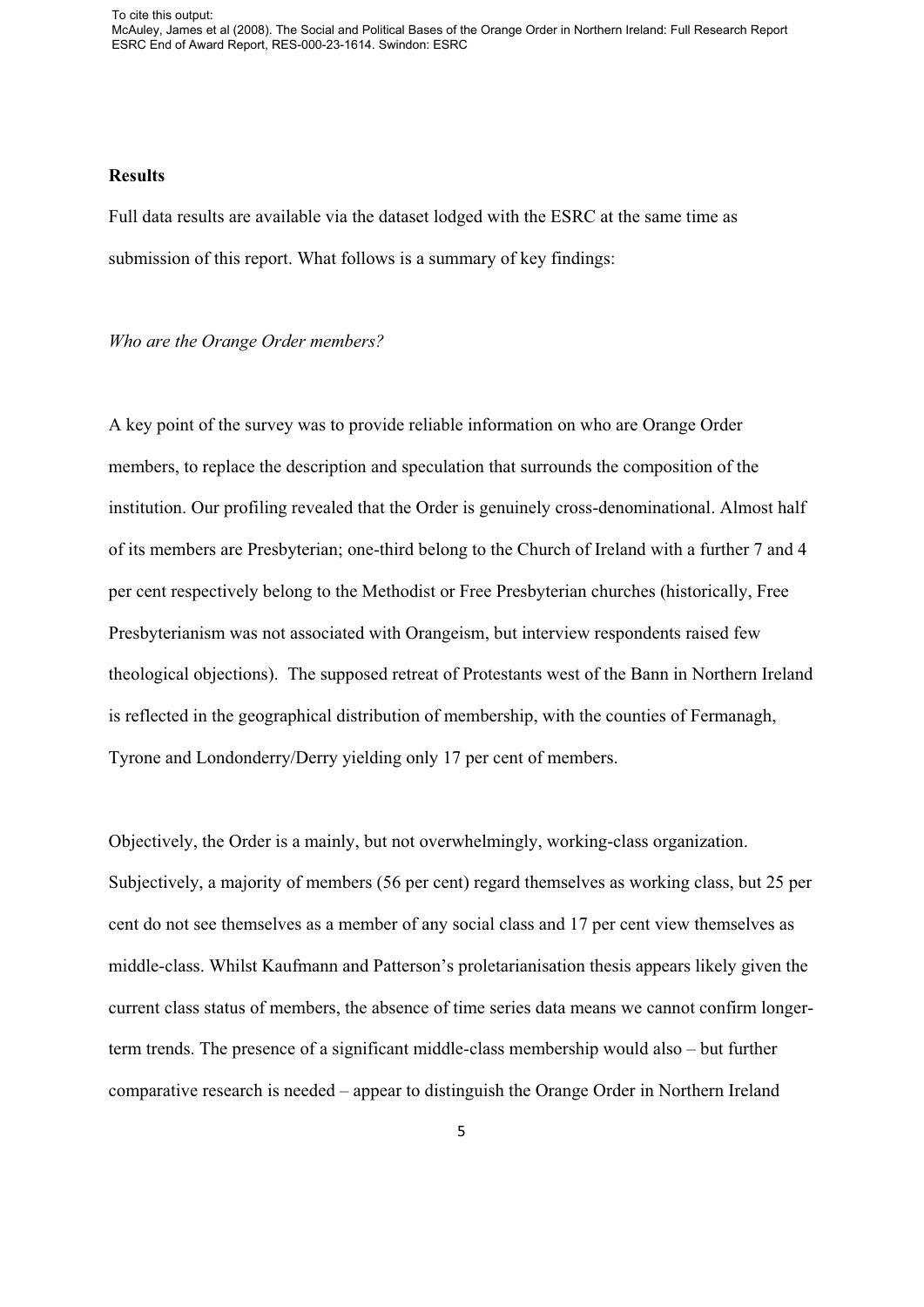from its almost exclusively working-class counterparts in Scotland and Merseyside. Few (less than 10 per cent) of Orange Order members in Northern Ireland are drawn from the unskilled working-class; skilled workers are more than six times more common. One-in-five Orange Order members are self-employed. Not only is this above the Northern Ireland average of 15 per cent, but Northern Ireland itself has the second-highest rate of self-employment in the UK. A traditional image of the Orange Order as comprising a local labour aristocracy of skilled workers (over half work in manual jobs) or small business owners is not without foundation. One quarter of members attended grammar school and 15 per cent possess university degrees, but 30 per cent possess no educational qualifications. Almost 90 per cent of members are homeowners. Median income is in the £15,000-£25,000 range (incomes generally are 20 per cent lower in Northern Ireland than elsewhere in the UK). Although often seen as an elderly, ailing institution, the median age range is 45-54, slightly lower than that for political parties such as the UUP and SDLP for which data was gathered by the researchers in other projects.

## *Political viewpoints*

Although politics are not *in isolation* a major motivation for joining, Orange Order members tend to be politicised, with a substantial majority (84 per cent) claiming interest in politics and only 5 per cent admitting that they did not vote in the 2005 general election. Moreover, interviews reinforced the Kennaway (2007) view that the present generation of Ulster Protestants look at their religion through political eyes. Despite favouring the DUP (see below) a big majority (74 per cent of members) also claim to desire unionist political unity, against a perceived republican threat. The appeal for the reconstruction of the 'unionist family' is persistently made, as it 'is not too late for Unionists to get their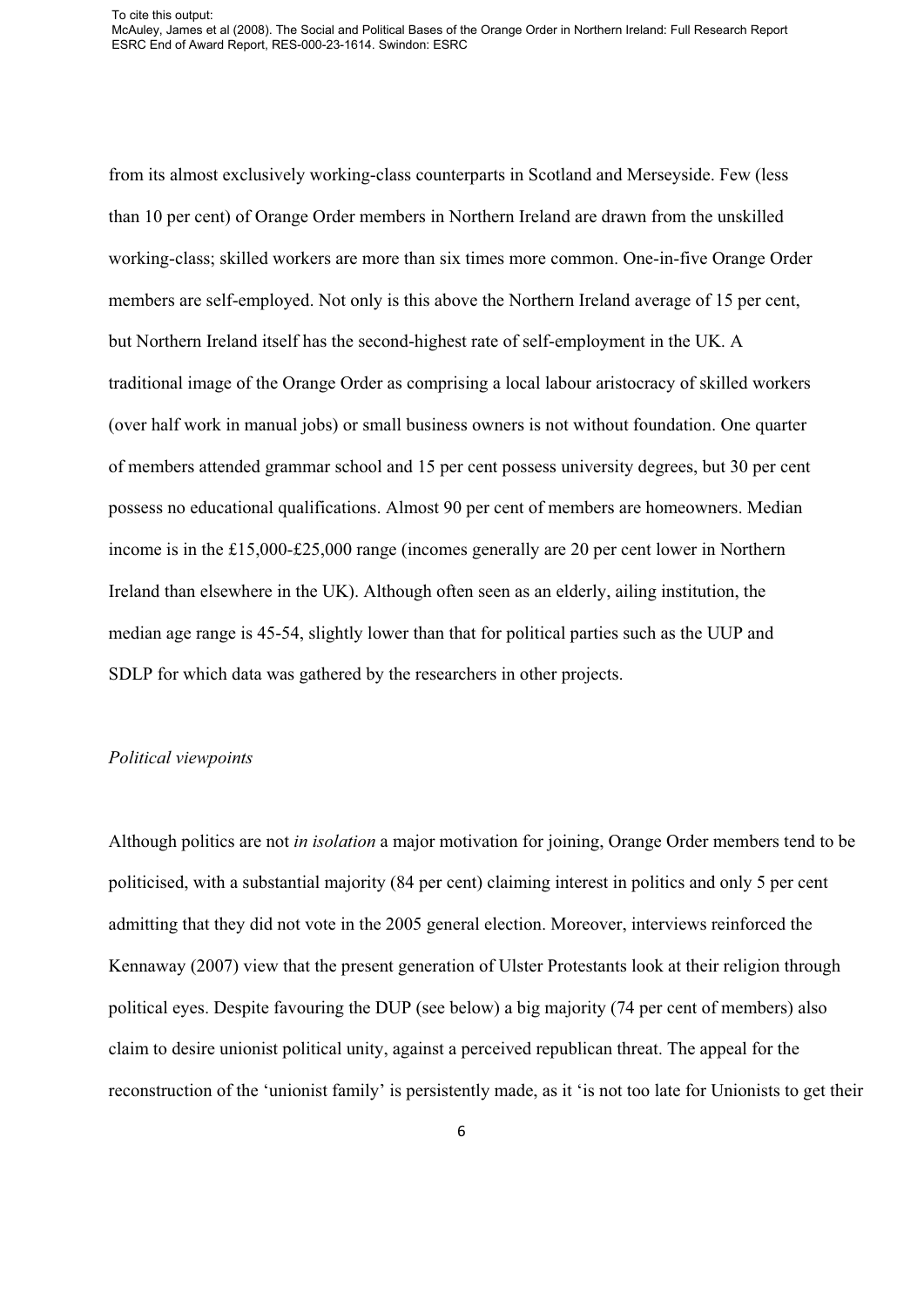act together and to defeat this evil conspiracy which seeks to destroy their position and this Province and put it under the heel of Dublin' (*Orange Standard*, April 2003). Such calls for unity have become central to much of the public discourse of Orangeism, and can be seen in claims that for Orangemen: 'the great desire is still for a single Unionist party' (*Orange Standard* June 2005) and that the Order 'will lobby for Unionist unity on all key issues' (*Orange Standard*, April 2005) or through demands that 'Unionist parties must agree', (*Orange Standard*, July 2005).

A common perception is that of the need to halt the 'retreat' of Protestant-Unionist-Britishness. Following the Belfast Agreement, which the *Orange Standard* (the Order's newspaper) declared in April 1998 that 'no Protestant in good conscience could support' until the DUP-Sinn Fein deal of 2007, a majority of Orange Protestants opposed entry into government with Sinn Fein and backed the DUP as an opponent of such a deal, until the DUP's changed stance, following IRA decommissioning and Sinn Fein's support for policing. 60 per cent of Orange Order members voted 'no' in the Belfast Agreement referendum in 1998 and 65 per cent claimed they would vote 'no' if a further referendum were held tomorrow. The 1998 'yes' vote of 29 per cent fell to 26 per cent and was predictably strongly correlated to party support (UUP 'yes') on the same question. Whilst overwhelmingly (90 per cent) supportive of devolved government, Orange Order members remain uncomfortable over the requirements of the Agreement to share power with historic 'enemies'; an 'official'  $12<sup>th</sup>$  July resolution in 2007 declared, 'like many others within the unionist community, [Orangemen] share grave reservations about the presence of those in government whom we would not see as democrats in the accepted sense of the term'. Moreover, a majority would prefer power-sharing to be bereft of the all-island economic bodies established under Strand Two of the Agreement.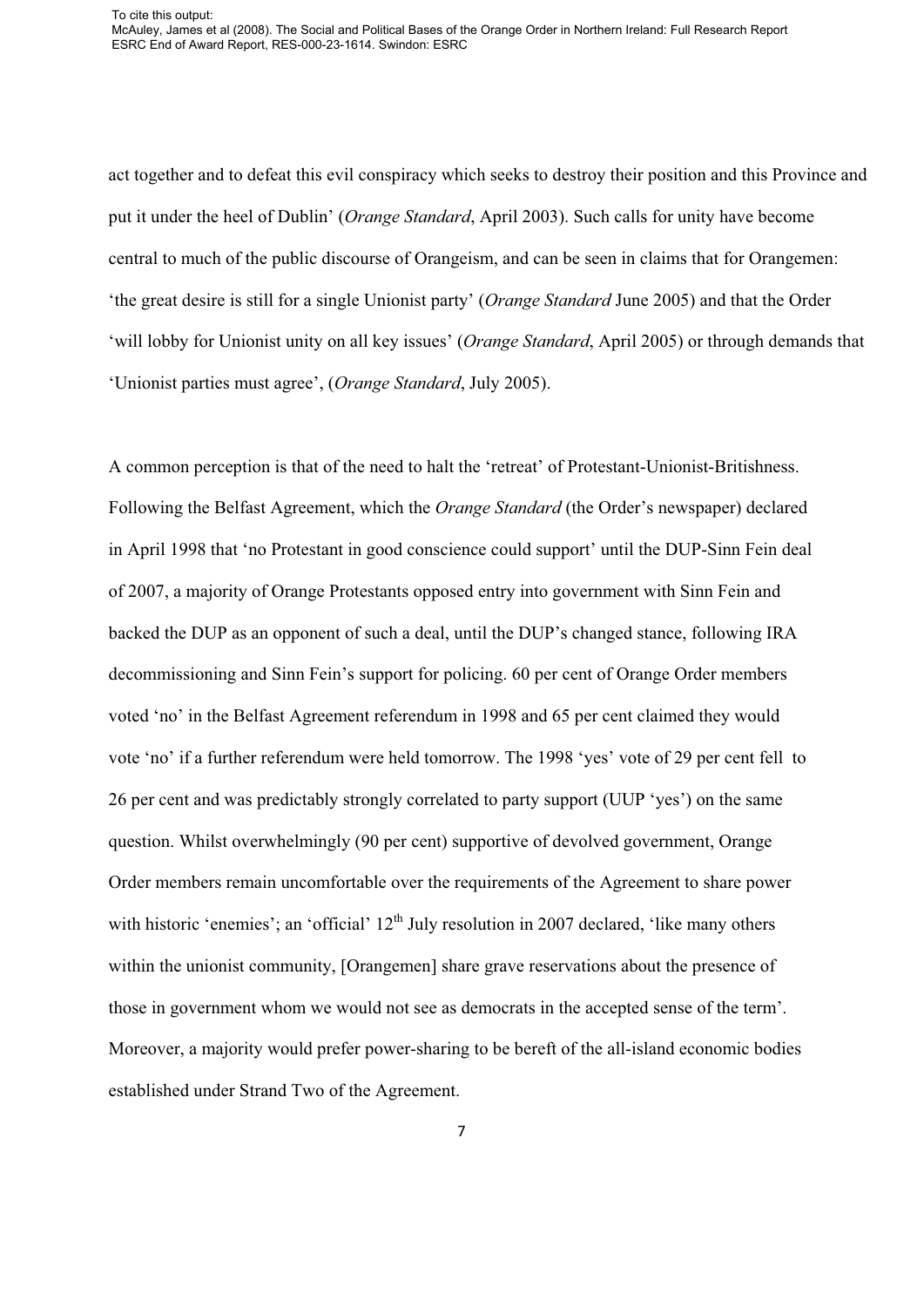A sizeable minority (31 per cent) of Orange Order members claims not to support a particular party and there are sign of discontent following the DUP-Sinn Fein 2007 deal. The far-reaching consociational political deal, headed by the DUP and Sinn Fein took place during our questionnaire survey. The emergence of an anti-deal strand alliance/party, Traditional Unionist Voice (TUV) took place soon afterwards and represented a new shade of anti-UUP AND anti-DUP opinion, with which, our interviews indicated, a minority of Orange opinion sympathised. By this point, however, it was too late to add TUV to our list of party options on the questionnaire.

A considerable majority (62 per cent) of Orange Order members voted for the DUP in the 2005 general election, double the level of support for the UUP and in line with the wider Protestant vote. 56 per cent would do likewise 'tomorrow' with 30 per cent voting for the UUP. The peace and political process in Northern Ireland is still seen as the most important issue by Orange Order members and the DUP is perceived as the party most capable of acting in Orange interests. There is, however, considerable evidence of the now-severed historic link between the UUP and the Orange Order in that older (over 55) Orange Order members are less likely to support the DUP, evidenced a) in terms of raw scores (32 per cent support for the UUP, compared to only 30 per cent UUP support) b) via a simple Chi-Square test of association (25.104, df=2, p<0.001) and c) when controlling for other sociological and geographical variables. Among young (under-25) members of the Order, whose political socialization has occurred after the era of UUP dominance, support for the DUP runs at five times the level of that for the UUP. Age is the most significant variable, but the other statistical association of note is social class. Although a DUP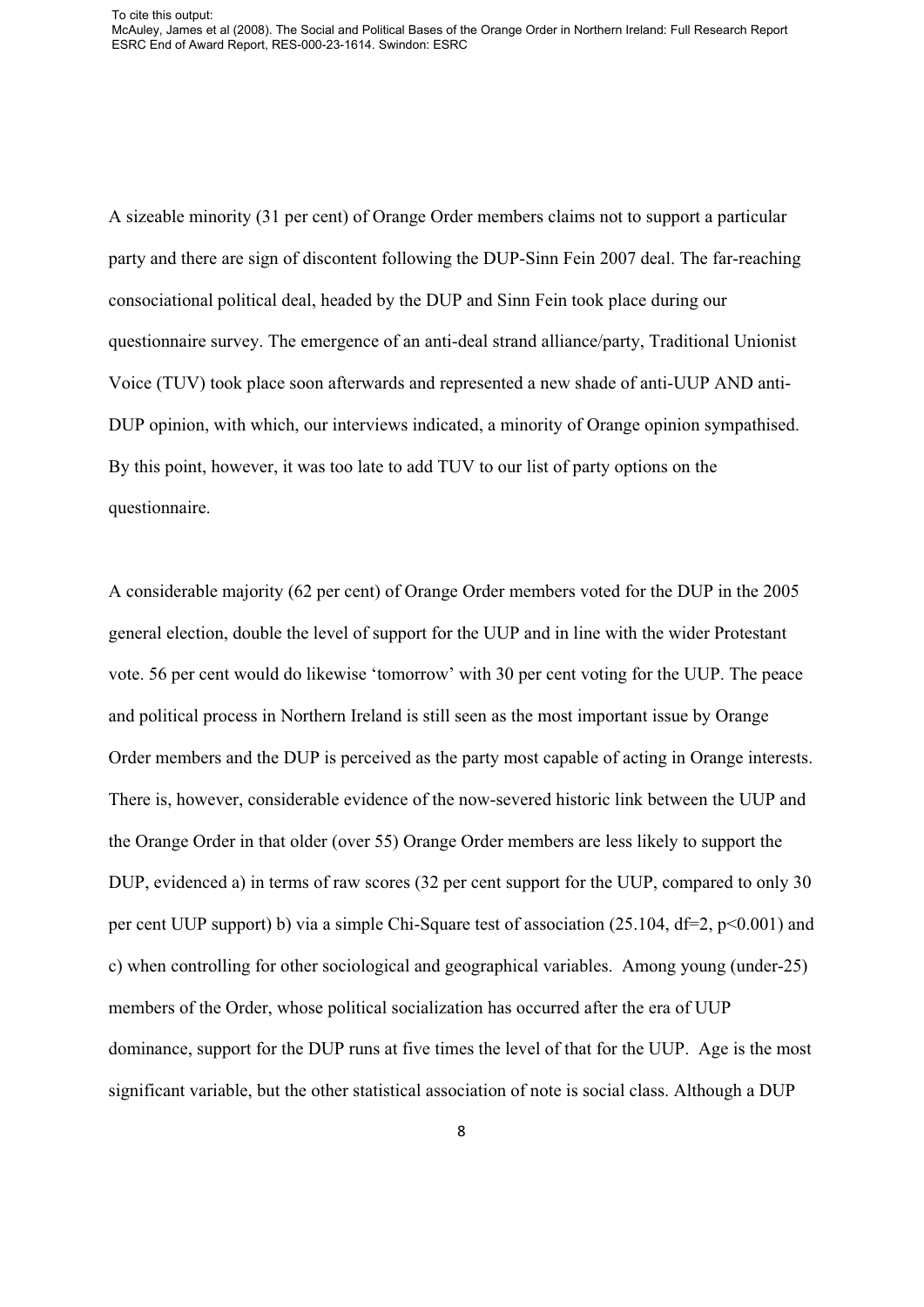lead is found in both social classes, it is much more pronounced amongst working-class Orange Order members. Among middle-class members, there is evidence of continuing distaste for the populist loyalism long associated with the DUP.

Given its sectarian reputation among critics, few might expect the Orange Order membership to be an arena for electoral de-frosting. Ethnic thawing may nonetheless be apparent in the claim of 36 per cent of Orange Order members would consider a lower preference transfer vote to the SDLP (less than 2 per cent said likewise in respect of Sinn Fein). Whilst there is no statistical relationship between age and propensity towards lower preference voting across the confessional divide, there is a significant association between social class and bloc-straddling. Middle-class members of the Orange Order are significantly more likely to transfer across the ethnic divide, with working-class members (more likely to live in residentially segregated areas) far less tempted.

Orange Order members are hostile to religious quota recruitment to the police service (80 per cent oppose and only 11 per cent support). A sizeable proportion of police officers killed during the conflict were also members of the Orange Order (see nominated output Tonge and McAuley 2008 for data) and there are strong senses of political and often personal loss at the replacement of the Royal Ulster Constabulary by the Police Service of Northern Ireland, particularly among border lodges. Here, the perception of Catholic-nationalist 'ethnic cleansing' is most acute, although members of urban lodges also regularly used the term. Policing issues remain highly sensitive; 311 Orange Order members were killed serving in the British security forces during the conflict.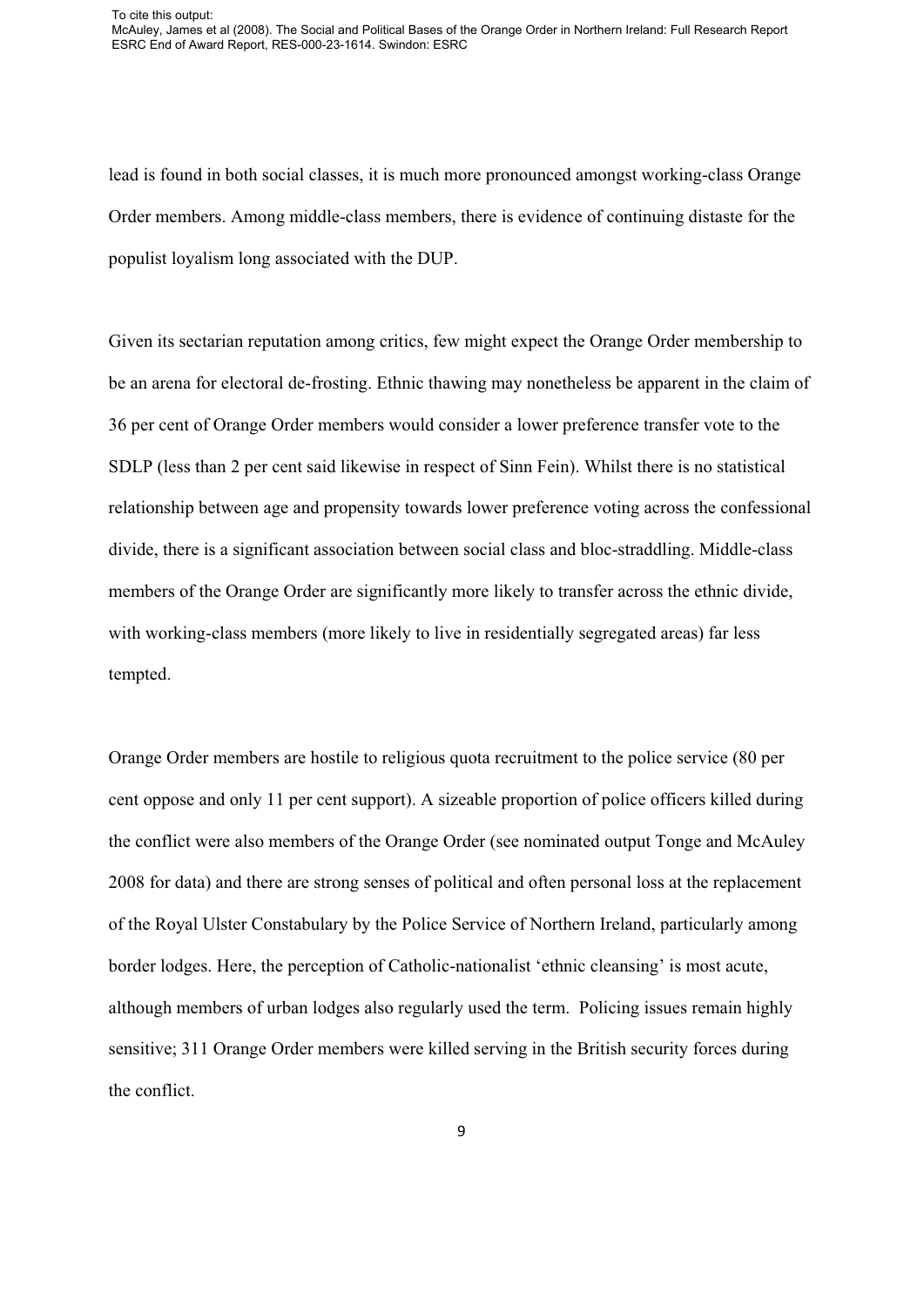Orange Order members also strongly oppose (only 5 per cent supported) the paramilitary prisoner releases of the Belfast Agreement (but 19 per cent feel loyalist violence was justifiable) and overwhelmingly (86 per cent) think the Parades Commission should be abolished, although a pragmatic wing (one-third) feel it is necessary to negotiate with the Commission pending its abolition and 19 per cent think the Order should not march through nationalist areas.

## *Religious perceptions*

On religious issues, Orange Order members are divided over whether their organisation could be construed as 'anti-Roman Catholic Church' (57 per cent concur) and reject the idea (72 per cent to 20 per cent) that the Order is 'anti-Roman Catholic'. Few (21 per cent) favour ecumenical projects and only 6 per cent would 'be happy for their child to marry a Roman Catholic', with 81 per cent disagreeing, three-quarters of these 'strongly'. One-third would not shop on the Sabbath. The hostility of the Order towards 'Romanism' remains overt. As the Orange Standard (June 2003) commented: 'the naivety of ecumenical-minded Protestants never ceases to amaze'.

 Younger members of the Order lack the level of religious observation of their elders, a theme regularly highlighted and acknowledged (by young and old) in discursive interviews and in our own basic Chi-Square test (35.781, df=3, p<0.001) which found a significant association between age and level of church attendance. For young members, weekly religious observation is far from negligible (claimed by 41 per cent of those under 25 years of age) but considerably lower than that undertaken by those over 55 (68 per cent). Younger members stated the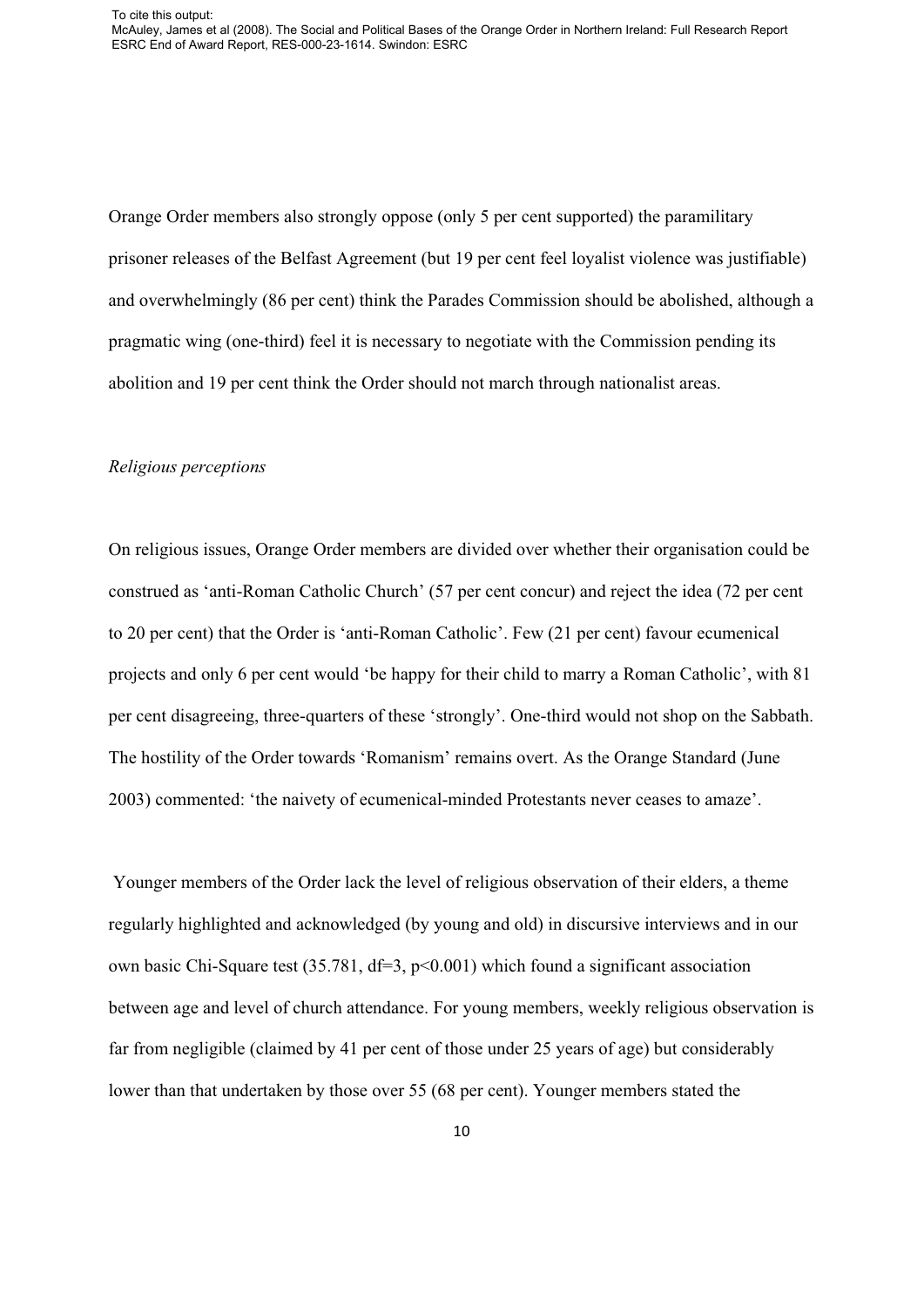To cite this output: McAuley, James et al (2008). The Social and Political Bases of the Orange Order in Northern Ireland: Full Research Report ESRC End of Award Report, RES-000-23-1614. Swindon: ESRC

importance of faith as a reason for joining the Order, but as a secondary consideration alongside the social and cultural benefits of membership, whereas older members tended to stress religion as a primary consideration. These differences of emphasis were also noticeable in terms of younger Belfast members, who acknowledged that competing , secular demands for attention tended to diminish the religiosity of younger brethren, many of whom were more attracted by 'band-playing' than by the bible. Older and rural members tended to be more sympathetic to the Kennaway (2007) view that the Orange Order has lost some of its religious aspects.

The views of Orange Order members are infused by a conservative social outlook, regular religious worship and a sense of cultural and religious threat. Almost two-thirds of Orange Order members claim that religion is more important than politics and the themes of religious and constitutional defence are intertwined to produce a cautious political outlook which opposes 'Catholic' political and religious encroachment. For many Orange Order members, republicans have merely changed tactics, but the political basis of the previous 'war' remains unchanged. Only 15 per cent believe the IRA's armed campaign is over; 63 per cent believe that 'most Roman Catholics sympathize with the IRA' and there is scant recognition of pluralist developments within the Irish Republic, 80 per cent believing that the Roman Catholic Church is still 'strongly influential' there. Given this, a discourse of 'siege' and 'need for vigilance' remains apparent within the Order.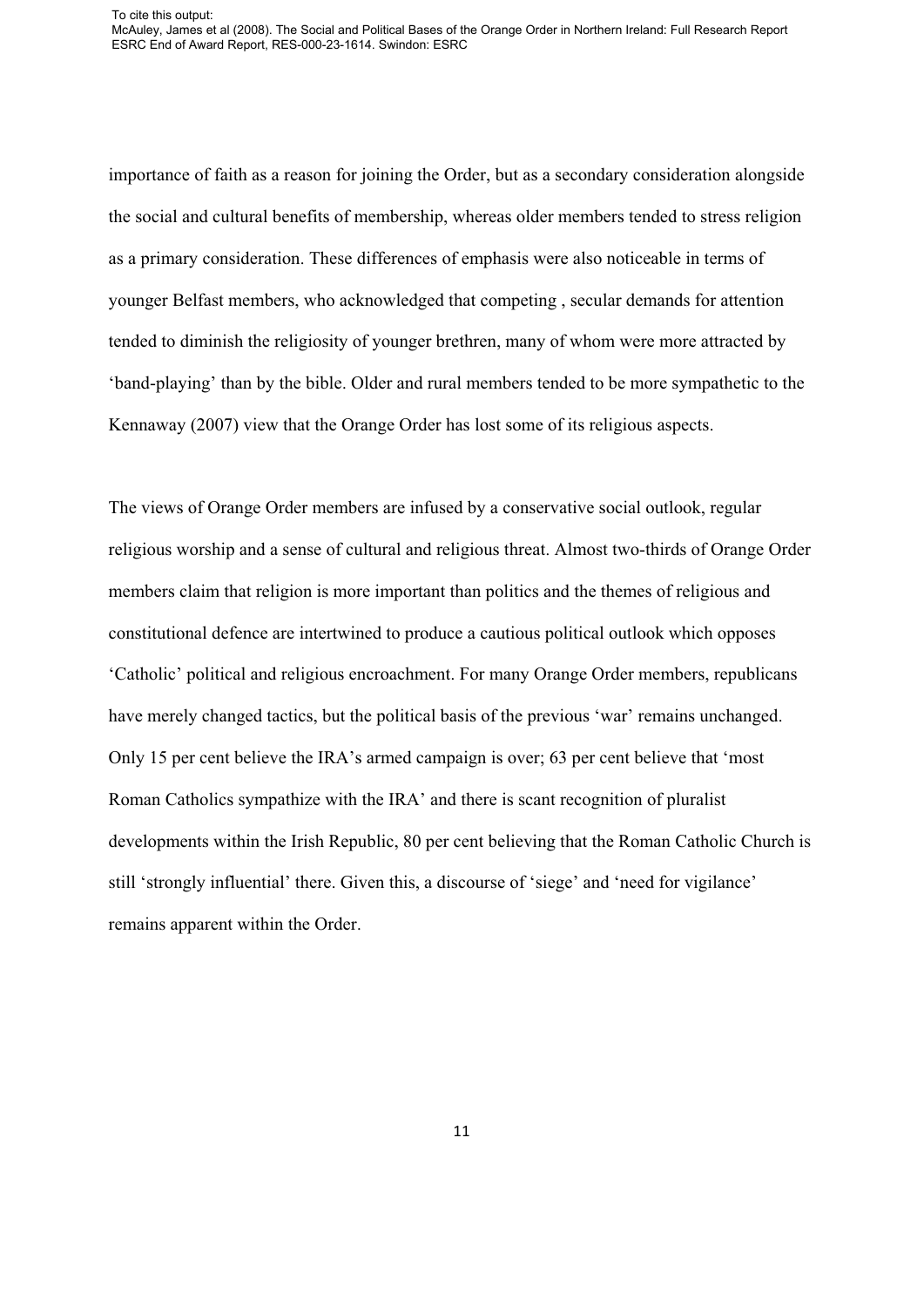To cite this output: McAuley, James et al (2008). The Social and Political Bases of the Orange Order in Northern Ireland: Full Research Report ESRC End of Award Report, RES-000-23-1614. Swindon: ESRC

*Discourse, Culture and Identity*

As the main inter-denominational Protestant organization, the Orange Order plays a significant role within that community. Although social reasons are not seen as a primary reason to join the Orange Order, joining is part of a local socialisation process, 83 per cent of joiners being asked to sign up by family or friends. The joining process is important in reinforcing the unity of the Orange movement, from which two broad categories of discourse are discernible; first, that which contains 'internal' messages, as Orangeism represents a classic discourse community of those with a shared outlook. Second, the Orange Order also projects 'external' messages that seek to frame and position the Order within distinct moral, social, and political arenas of life. Within these categories, there are several, sometimes overlapping discourses currently on offer within Orangeism; official; continuity; political; unity; and cultural resistance. The official discourses framed by the Orange Order are most readily identified by the 'resolutions' adopted annually at the Twelfth of July parades. These resolutions are categorised under three headings: faith; loyalty; and state.

The most important function of the Orange Order, according to its members, is a cultural one (49 per cent identified this as the main role) followed by a religious role (45 per cent). Only 2 per cent saw the Order's main role as political. These findings reflected the perception, evident throughout our interview work, that the members a) see the Order as the most important promoter of a British-Protestant way of life b) fear that their cultural-religious form of Britishness is under greater immediate threat than is the Union *per se*, but both are being challenged c) desire intra-unionist unity in terms of the promotion of common cultural-religious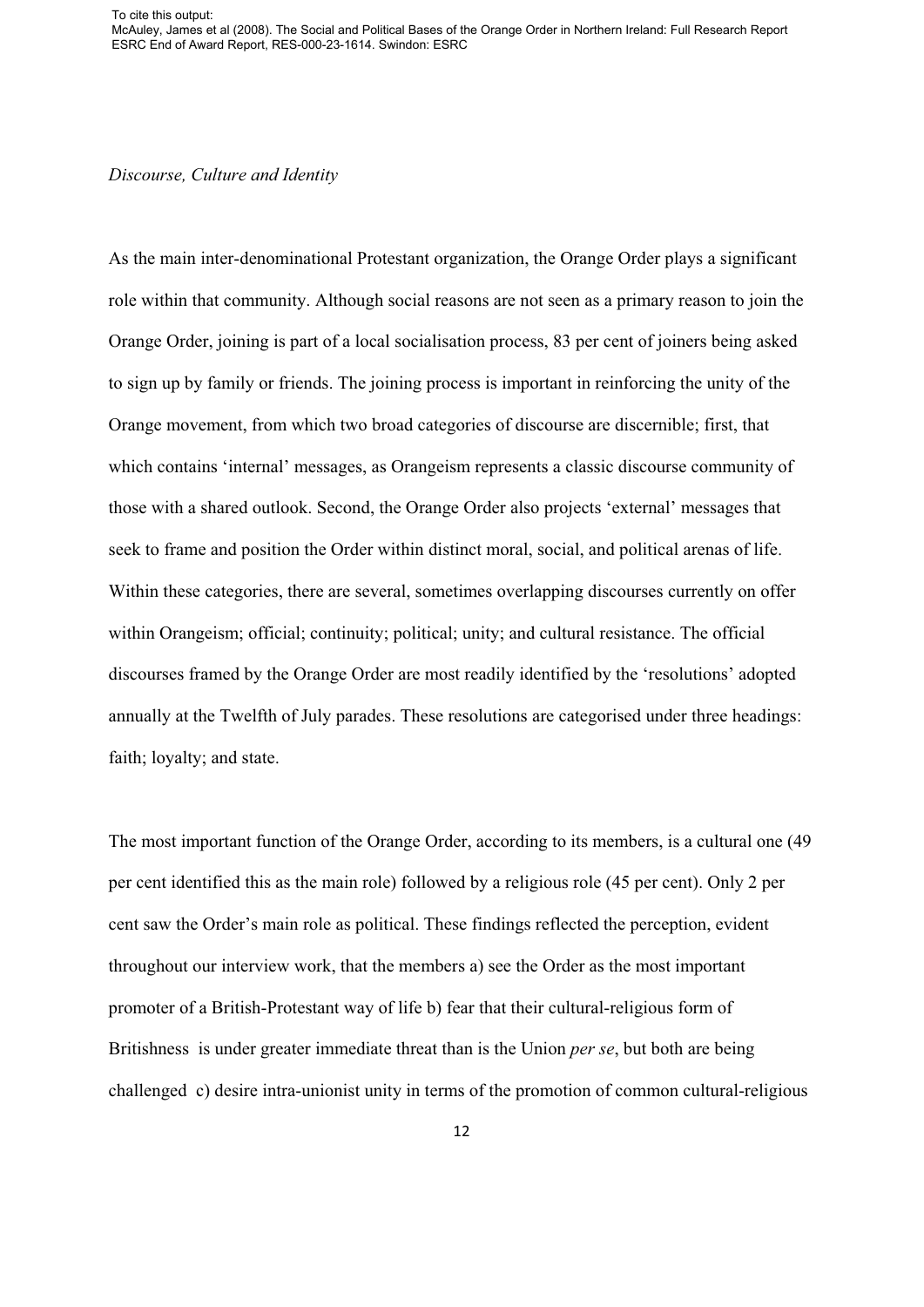values, impossible in the political sphere given continuing unionist party rivalries d) acknowledge that the political influence of the Orange Order collapsed with the replacement of UUP majoritarian direct rule from Westminster in 1972 and will never return.

The political identity of Orange Order members is predominantly (63 per cent) British, with most other members identifying as either 'Northern Irish', 'Ulster' or 'British Ulster'. Whilst much of the literature on the Ulster-British versus Ulster-Loyalist divide has tended to stress the workingclass basis of those in the latter category of identifiers, this is not found in our survey, with no statistically significant linkage. Whilst Orange Order members are secure in their own identity – the supposed crisis of Orange/loyalist identity is more imagined than real, but what they fear are the perceived *challenges* to their way of life.

Members' primary concerns are to stop what they see as the removal of symbols of British faith and culture. Orange Order members tend to see the cultural retreat as part of 'official' government policy, whilst also pointing to local sectarian actions, with Grand Lodge documenting 293 arson attacks upon Orange halls since 1990. These physical attacks apart, recent discourses suggest that while the physical war has been replaced by 'a cultural war being waged against unionism and Orangeism' (David Hume, *News Letter*, 13 July 2007, repeated in our interview 21 October 2007. As the *Orange Standard* (July 2007) expressed it:

The shooting and bombing 'war' in Northern Ireland is hopefully over, but the battle for the hearts and minds of the people will be fought with greater intensity than ever. Let no-one be under any illusions. The campaign by republicans and nationalists to erode the British identity of Northern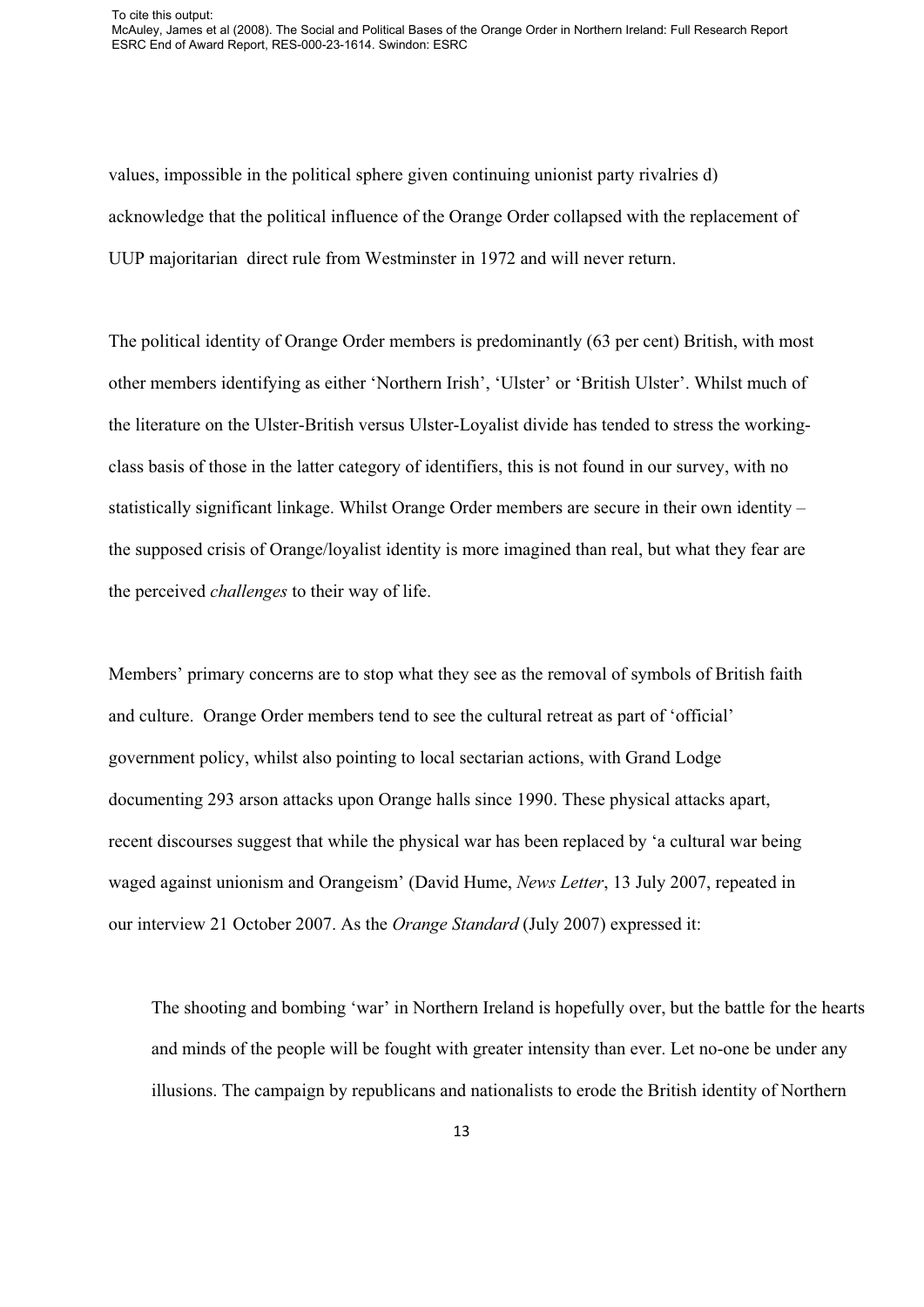Ireland will be stepped up in many ways, and the Orange Order will need to be in the vanguard of resistance to this latest phase in the strategy of the republican-nationalist alliance to try and achieve their objective.

Dispossessed politically and making few economic or educational advances, the Grand Lodge of Ireland, in its submission to the Secretary of State for Northern Ireland (9 February 2007) outlined "the general loss of confidence and alienation within the Protestant community…there is a lack of education and understanding within our own community and this leads to lack of confidence in expressing 'ourselves'". Interview respondents tended to be particularly critical of the way in which they perceived the Order had been excluded from systematic input to decision-making within new political institutions and did not feel compensated by the fact that half of Unionist MLAs are members of the Orange Order (the percentage figure is slightly above 50 per cent of DUP MLAs, slightly below in respect of UUP MLAs). Respondents argued that whereas elected Unionist representatives might once have articulated Orange interests first and party interests second, this was no longer the case. Moreover, the Order has not been invited to sit on the Civic Forum, a body created to allow pluralist forms of representation from a wide variety of organizations in Northern Ireland. The belief that there is discrimination against Protestants in Northern Ireland is held by an overwhelming majority of Orange Order members (over 90 per cent).

In addition to our original objectives, we also examined, via a separate set of research interviews with former Orange Order members (and at the specific request of the reviewers of the original research proposal) why people chose to leave the Order. The most common reasons, in order, were lack of time, movement to another area, or the closing of a lodge. Other reasons also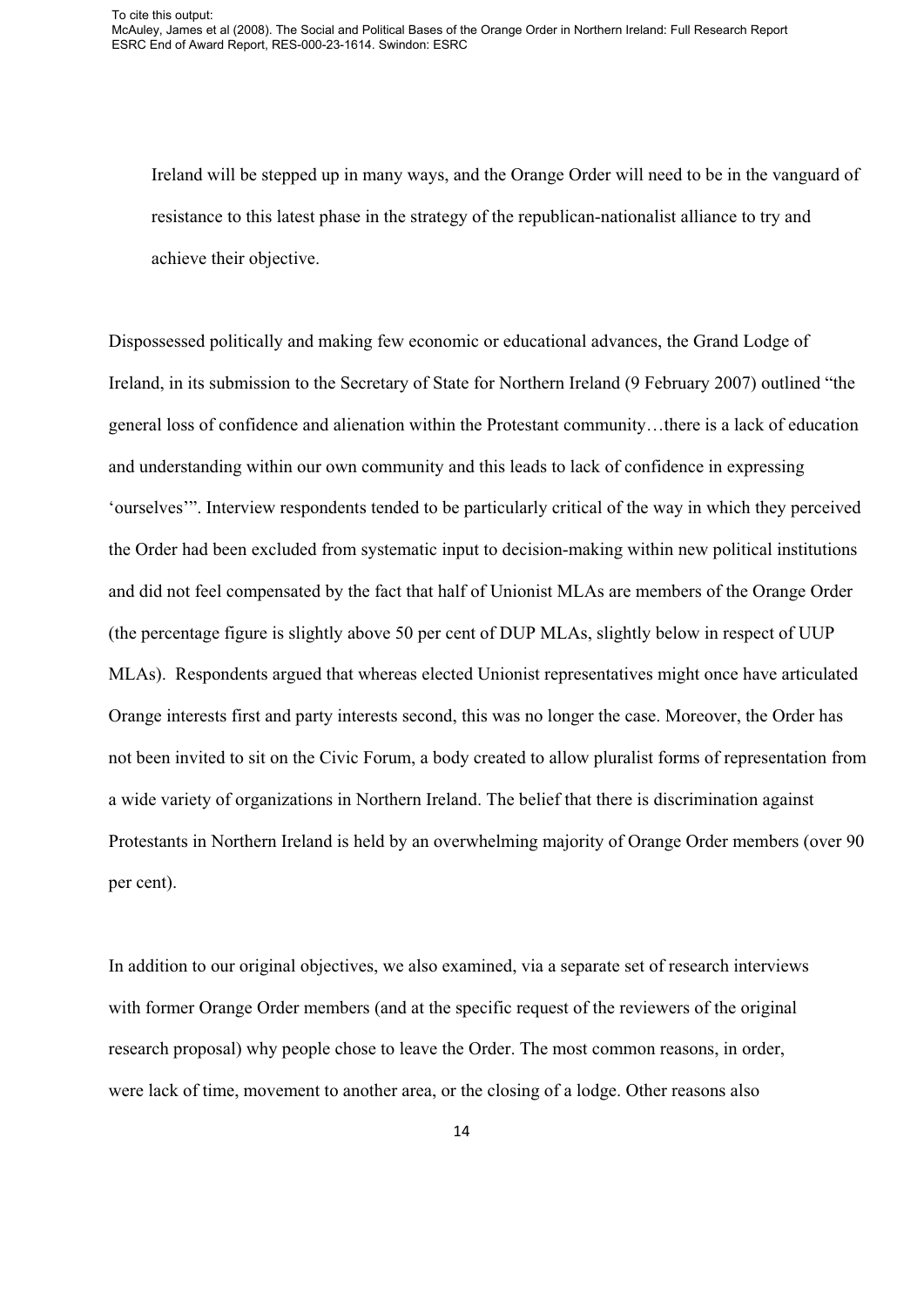emerged, such as personality clashes and disagreement with lodge policies, but the bulk of reasons offered can be located within two broad categories: competing pressures, which have had wider implications beyond the Order in terms of diminished social capital and geographical dislocation. The perception that the Order is in decline is held much more strongly in urban areas, notably in Belfast, where interview respondents were far less sanguine concerning the future of the Order than their colleagues in more rural locations. Overall, 46 per cent of members believe the Order is in decline, with only 36 per disagreeing, with the most important variable being the location of the respondent. There was pessimism evident across geographical locations that the current modes of recruitment to the Order were adequate. Family mobility, the decline of the extended family, higher entrance to university and exodus to other parts of the UK meant that, as one respondent put it, 'stocks are not being replenished'. Fewer than 20 interview respondents claimed that their private lodge numbers had increased over the previous decade and our quantitative data showed that 85 per cent of members had joined prior to 1998, often long before this date.

## *Relocating Orangeism in theoretical and situational contexts*

In Northern Ireland, the boundaries between society and the state, between civil activity and the political realm remain blurred. This is readily identified in the roles undertaken by Orangeism and the structures and discourses of the Orange Order. Orange discourse remains centred upon several core elements: the Protestant faith and Christian principles; loyalty to the Crown; and to a state that guarantees civil and religious liberty. What appears to have altered is the basis of membership. Political influence and patronage have long disappeared. Although politics may influence joining, membership benefits are confined to social networking, cultural reinforcement, parading and collective religious observance.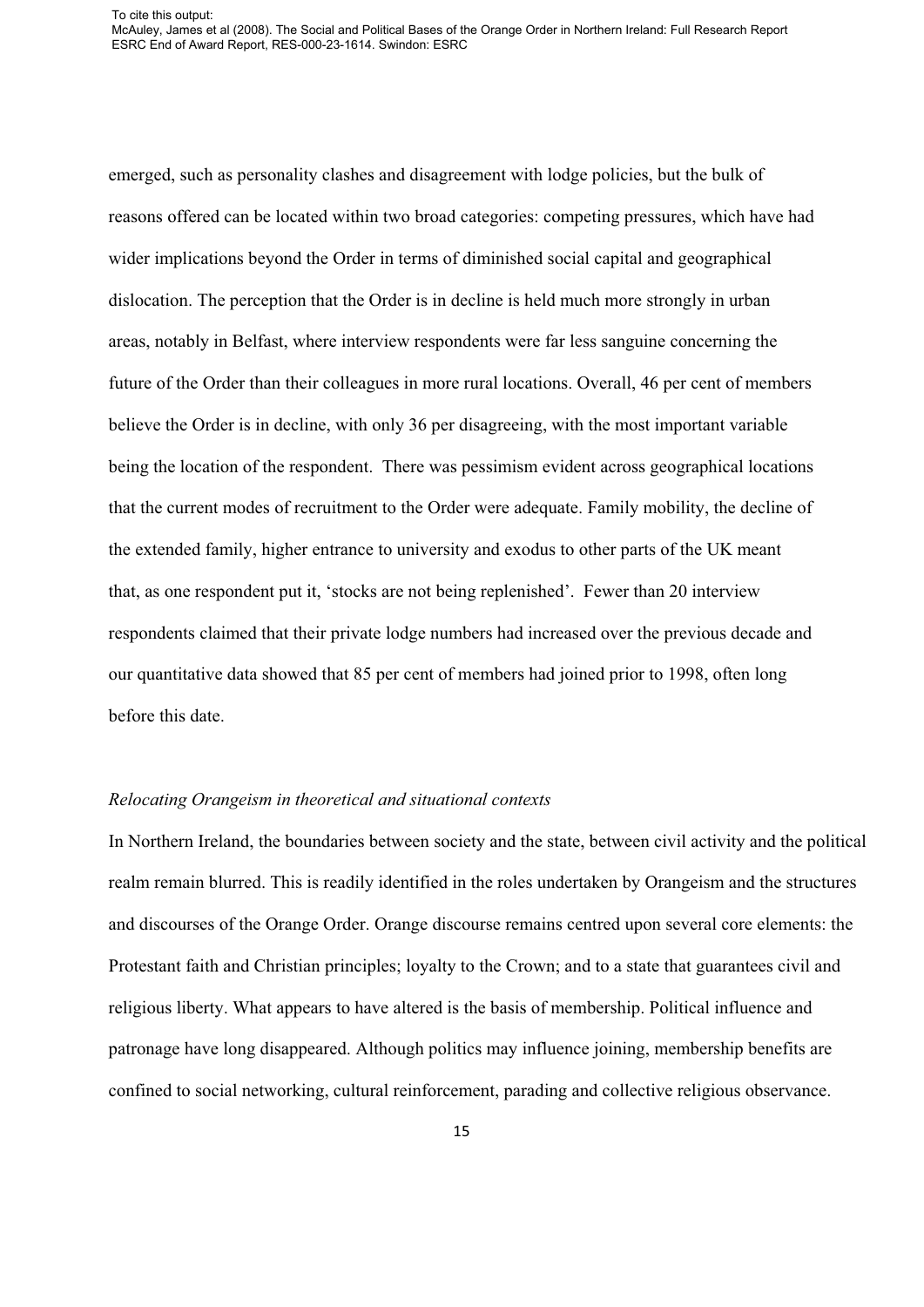Orange Order members no longer support the political party with which the Orange Order was associated for a century, a majority having switched allegiance to the DUP. Instead, Orangeism is, for many, part of a process of socialisation and community ritual (but one mostly confined to the working-class) which extends to a cultural-religious defence of a distinctive form of Protestant-Britishness, which is still seen as being under strong challenge. The parading traditions of the Orange Order remain a constant across the age groups, but there are urban-rural distinctions on the level of religiosity and the social functions of the Order.

The traditionally conservative and cautious Orange Order has undergone transformation in recent years. Having undergone rapid transformation from 'establishment' body to politically dispossessed organisation at the beginning of the 1970s, the Orange institution has struggled to adapt to reduced circumstances. This has meant the triumph of what Kaufmann (2007) identified as the less deferential, 'rebel' strand of Orangeism, more militant in tone than its genteel predecessor, in defence of what it saw as fundamental rights of procession and hostility to compromise. However, as Northern Ireland's conflict has subsided, the militancy and defiance evident through political dislocation, cultural retreat and religious indifference is being addressed. The Orange leadership, if not all members, appear conscious of a need to 'desectarianise' the public image of the Order in order for the institution to play a constructive role in an increasingly multi-cultural, multi- or even no-faith Northern Ireland. For leaders and members, the Belfast Agreement, although still resented, presents an opportunity as well as a challenge. The Agreement's explicit focus on the equal legitimacy of Protestant-Unionist-British and Catholic-Irish-Nationalist identities has reinforced Orange determination that 'their'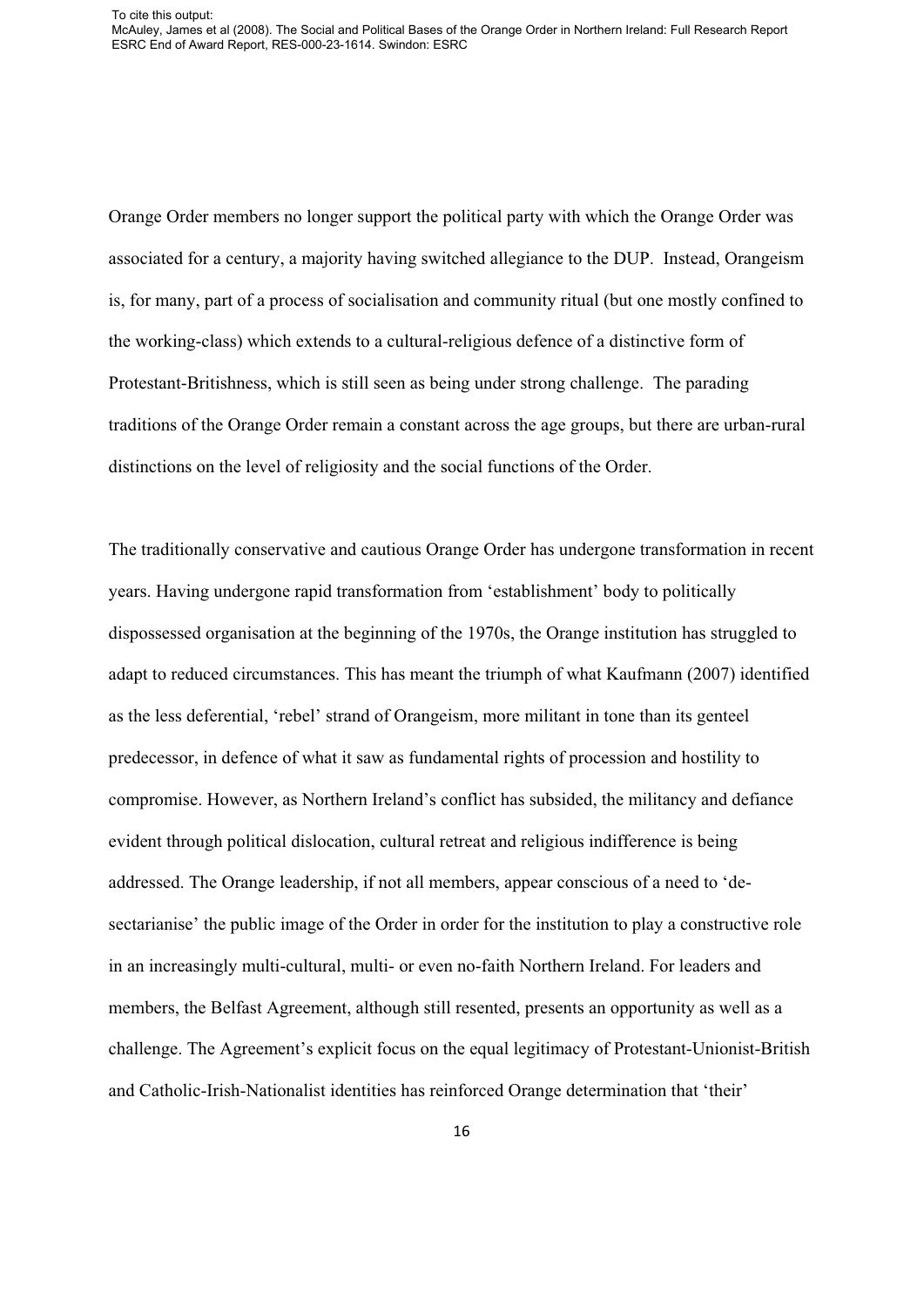community should be afforded equal treatment and respect. This, however, leads to the continued negative portrayal of Orangeism as a sectarian ethno-religious organisation rather than a contributor to any embryonic civic pluralist dispensation.

The Orange leadership's attempt to rebrand the climax of the Order's 'marching season' as 'Orangefest', described by the Northern Ireland Tourist Board 'one of Europe's largest cultural festivals with music, marching and street pageantry' undertaken in a 'carnival atmosphere' http://www.discovernorthernireland.com) and containing less emphasis on 'Faith, Crown and Loyalty'platform resolutions, has been met with a mixed response among members. Some endorse the Order's need to promote a more benign, less sectarian image; others argue that a dilution of the Protestant-British traditions of the Order represents further retreat from the articulation and defence of Protestantism that the institution once represented. Uneasy with the DUP's unlikely new political bedfellows, Orange Order members remain cautious over recent political, religious and cultural changes in Northern Ireland, whilst the leadership has become more cognisant of the need to adapt to changed circumstances, promoting the organisation as a religious and cultural, but nonsectarian, entity whose modern relevance lies in its defence of (rarely fully defined) 'Protestant values' and its contribution to community social capital.

## **Activities**

Dissemination of the research has been undertaken via a range of publications and through presentations at national and international conferences. A conference paper has already been delivered at the Political Ideology in Ireland from the Enlightenment to the Present conference at Brest University (23-24 November 2007) with further papers to follow at the Political Studies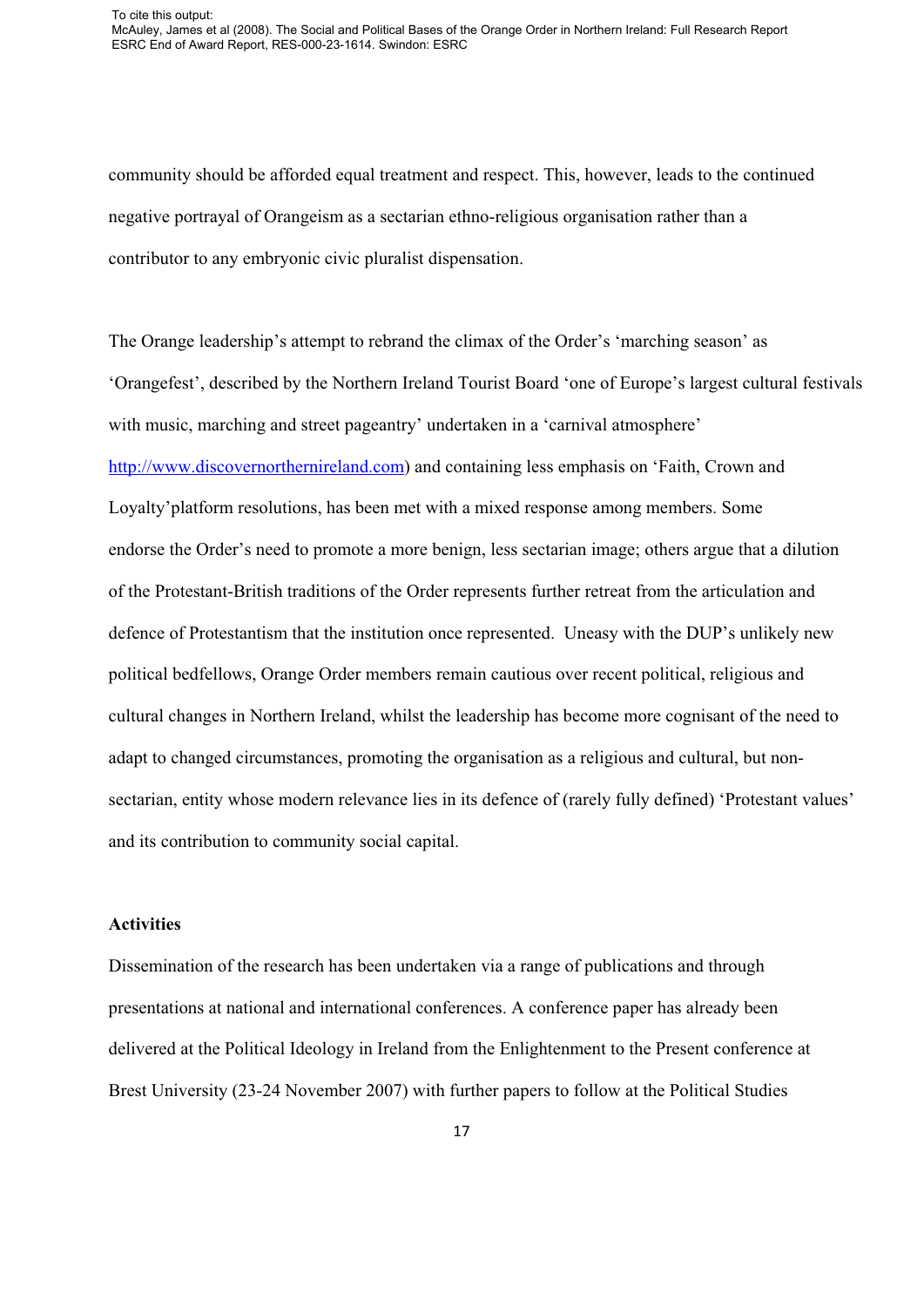Association of Ireland annual conference at Galway University, 15-17 October 2008 and at the Political Studies Association annual Manchester in April 2009.

## **Outputs**

Two journal articles have been accepted/published; ditto two book chapters and a book proposal has been submitted to Manchester University Press. Published/accepted outputs:

- McAuley, J. and Tonge, J. (2007) '"For God and for the Crown": Contemporary Political and Social Attitudes among Orange Order Members in Northern Ireland', *Political Psychology*, 28.1, 33-52.
- McAuley, J. and Tonge, J. (2008) '"Faith, Crown and State'. Contemporary Discourses within the Orange Order', *Peace and Conflict Studies*, 15.2, forthcoming.
- Tonge, J. and McAuley, J. (2008) 'The Contemporary Orange Order in Northern Ireland', in M. Busteed, F. Neal and J. Tonge (eds) *Irish Protestant Identities*, Manchester: Manchester University Press, 289-302.
- Tonge, J. and McAuley, J. (2009) 'Still Marching After All These Years': Orange Ideology and the Culture War in Northern Ireland', in O. Coquellin (ed) *Political Ideologies in Ireland/ L'ideologie Politique en Irlande*, Cambridge: Cambridge Scholars Press.

## **Impacts**

The impacts of the research have yet to be fully measured. However, as one example of possible policy impact, the researchers have provided briefings to the Orange Order leadership indicating that a section of their members do support dialogue with the Parades Commission and there have